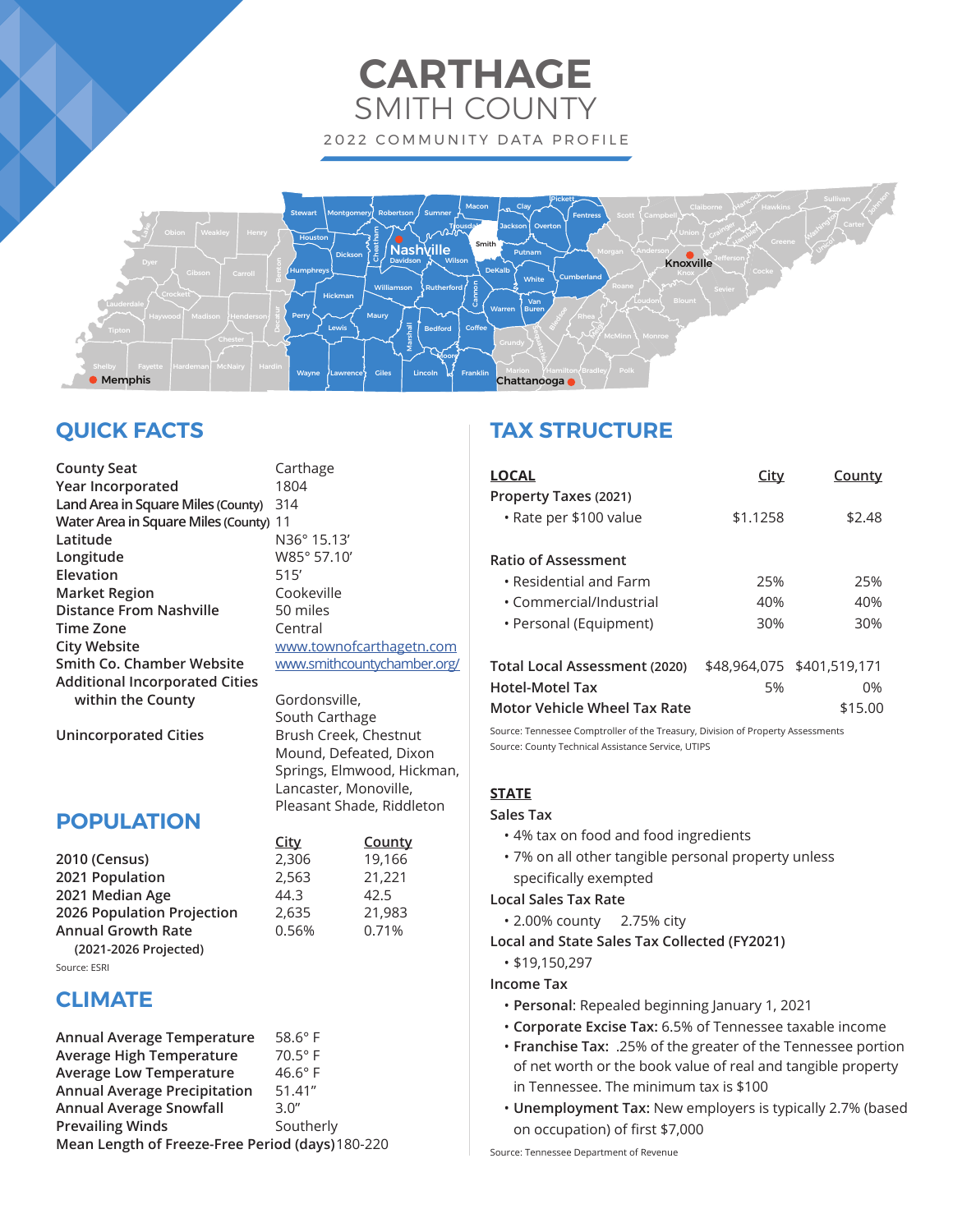### **EDUCATION**

| <b>District Name</b><br>Type of Public School System<br><b>District Grades Served</b><br>Number of Schools<br><b>Number of Classroom Teachers</b><br><b>Student to Teacher Ratio</b> | Smith County<br>County<br>$Pre-K-12$<br>9<br>210<br>14:1 |
|--------------------------------------------------------------------------------------------------------------------------------------------------------------------------------------|----------------------------------------------------------|
| <b>Additional Staff</b>                                                                                                                                                              | 53                                                       |
| <b>Total Number of Students</b>                                                                                                                                                      | 2,875                                                    |
| <b>GRADES</b> (2020-2021)                                                                                                                                                            |                                                          |
| Elementary                                                                                                                                                                           | 1,502                                                    |
| Middle                                                                                                                                                                               | 329                                                      |
| <b>High School</b>                                                                                                                                                                   | 1,044                                                    |
| Number of High School Graduates (2020-21)                                                                                                                                            | 200                                                      |
| <b>Graduation Rate</b>                                                                                                                                                               | 93.9%                                                    |
| <b>Educational Attainment with a Degree</b>                                                                                                                                          | 22.7%                                                    |
| (Adults Age 25+)                                                                                                                                                                     |                                                          |

Source: Tennessee Department of Education

#### **REGIONAL HIGHER EDUCATIONAL INSTITUTIONS** (within 30 miles) **Graduates 2019-2020**

| • Cumberland University<br>• TN College of Applied Technology               | Lebanon<br>Hartsville        | 605<br>144 |
|-----------------------------------------------------------------------------|------------------------------|------------|
| • Tennessee Technological University<br>• Volunteer State Community College | Cookeville 2,462<br>Gallatin | 1.712      |
| • Welch College                                                             | Gallatin                     | 48         |
| Source: National Center for Education Statistics                            |                              |            |

#### **FastTrack Job Training**

| Assistance Program Available | Yes |
|------------------------------|-----|
|                              |     |

Source: Tennessee Department of Economic and Community Development

### **GOVERNMENT**

#### **GOVERNING BODY**

| City   | Mayor with Council Members                  |
|--------|---------------------------------------------|
|        | Meets 1st Thursday each month at 6:00 p.m.  |
|        | Town Hall                                   |
|        | <b>Planning Commission</b>                  |
|        | Meets 2nd Wednesday each month at 5:30 p.m. |
| County | Mayor and County Commissioners              |
|        | Meets January, March, May, July, September, |
|        | November 2nd Monday at 7:00 p.m.            |
|        | Smith County Jail & Courts Facility         |

#### **Fire Department**

| · Full-time fire fighters in city               |             | 0                |               |
|-------------------------------------------------|-------------|------------------|---------------|
| • City volunteers                               |             | 19               |               |
| • Full-time fire fighters in county             |             | $\left( \right)$ |               |
| • County volunteers                             |             | 117              |               |
| • Fire stations in city                         |             |                  |               |
| · City fire trucks                              |             | 2                |               |
| • Fire stations in county                       |             | 9                |               |
| • County fire trucks                            |             | 17               |               |
| $\cdot$ Tankers                                 |             | 2                |               |
| • Brush Trucks                                  |             | $\overline{2}$   |               |
|                                                 |             |                  |               |
| Law Enforcement                                 |             |                  |               |
| . Full-time police officers in city             |             | 8                |               |
| • Full-time police officers in county & sheriff |             | 32               |               |
| • City patrol cars                              |             | 8                |               |
| • County patrol cars                            |             | 32               |               |
|                                                 |             |                  |               |
|                                                 | <b>City</b> |                  | <b>County</b> |
| Insurance Rating                                | 9           |                  | 9/10          |
| <b>Zoning Regulations</b>                       | Yes         |                  | Yes           |
| <b>Planning Commission</b>                      | Yes         |                  | Yes           |
| Industrial Development Corp.                    | Yes         |                  | Yes           |
|                                                 |             |                  |               |

### **TRANSPORTATION**

#### **AIR SERVICE**

| <b>Nearest General Aviation</b> | Lebanon Municipal Airport       |
|---------------------------------|---------------------------------|
| <b>Location Identifier</b>      | M54                             |
| Distance from Carthage          | 28 miles                        |
| Runway Length                   | 5,000 feet and 1,801 feet       |
| Surface                         | Asphalt/Turf                    |
| Lighting                        | <b>MIRL/PAPI</b>                |
| Fuel                            | 100LL/Jet A                     |
| Repairs                         | Major                           |
| Storage                         | Hangar, Tie Down                |
| Transportation                  | Taxi and Rental Car             |
| Nearest Commercial Service      | Nashville International Airport |
| <b>Location Identifier</b>      | BNA                             |
| Distance from Carthage          | 49 miles                        |
|                                 |                                 |

Nashville International Airport (BNA) serves approximately 16 million total passengers annually. BNA is currently served by 15 airlines, including international carriers Air Canada, WestJet and British Airways. BNA offers 460 daily flights and provides nonstop air service to more than 65 destinations.

### **HIGHWAYS**

U.S. Highways 70 N State Highways 25, 263, 264, 80, 85, 53<br>Nearest Interstate 10 Interstate 40 Nearest Interstate

### **COMMON CARRIERS**

| Air Freight Companies   | None |
|-------------------------|------|
| Motor Freight Companies |      |
| Terminal Facilities     |      |
| <b>Bus Services</b>     |      |
| Inter-City              | Yes  |
| Local                   | No   |
| Carrier Service         | Yes  |

#### **RAILROADS SERVED BY**

Nashville and Eastern Railroad

### **NAVIGABLE WATERWAYS**

| Cumberland |
|------------|
| 9 feet     |
| Nashville  |
| 50         |
|            |

# **COMMUNICATIONS**<br> **Newspapers**

|                               | The Tennessean                   |
|-------------------------------|----------------------------------|
| <b>Telephone Companies</b>    | DTC Communications, AT&T,        |
|                               | Xfinity, and North Central       |
| <b>Radio Stations</b>         | WUCZ FM (104.1), WRKM AM (1350)  |
| <b>Television Networks</b>    | 5                                |
| Cable Service Available       | Yes                              |
| Channels                      | Unlimited                        |
| Provider                      | DTC Communications, Comcast,     |
|                               | Direct TV, Dish Network, and     |
|                               | <b>Charter Communications</b>    |
| Internet Service Available    | Yes                              |
| Provider                      | DTC Communications,              |
|                               | AT&T, Comcast, Charter           |
|                               | <b>Communications and North</b>  |
|                               | Central                          |
| <b>Fiber Optics Available</b> | Yes                              |
| Provider                      | DTC Communications and           |
|                               | Charter Communications, Xfinity, |
|                               | AT&T, North Central              |

**Carthage Courier**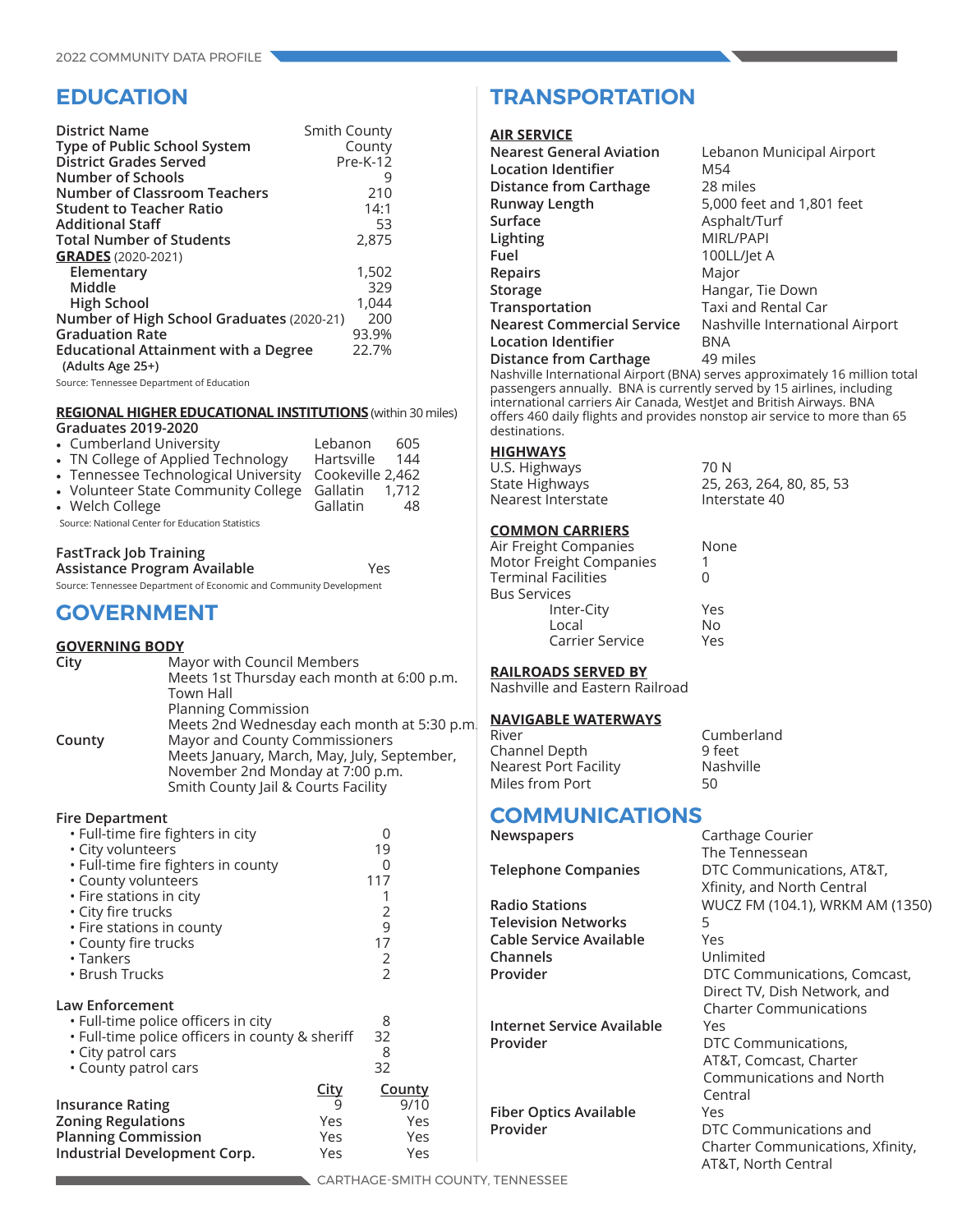|                | Recreation                                               |                                                                                                                                                                                                                                                                                                                                                                                                                                                   |
|----------------|----------------------------------------------------------|---------------------------------------------------------------------------------------------------------------------------------------------------------------------------------------------------------------------------------------------------------------------------------------------------------------------------------------------------------------------------------------------------------------------------------------------------|
| 22             |                                                          | $\begin{array}{c} 2 \\ 3 \\ 0 \end{array}$                                                                                                                                                                                                                                                                                                                                                                                                        |
| 3              |                                                          |                                                                                                                                                                                                                                                                                                                                                                                                                                                   |
| 1              |                                                          |                                                                                                                                                                                                                                                                                                                                                                                                                                                   |
| 35             |                                                          | 1                                                                                                                                                                                                                                                                                                                                                                                                                                                 |
| 6              |                                                          | 0                                                                                                                                                                                                                                                                                                                                                                                                                                                 |
| 1              | <b>Theaters</b>                                          | 0                                                                                                                                                                                                                                                                                                                                                                                                                                                 |
| 128            | <b>Bowling Alleys</b>                                    | 0                                                                                                                                                                                                                                                                                                                                                                                                                                                 |
| 1              |                                                          | 3                                                                                                                                                                                                                                                                                                                                                                                                                                                 |
| 14             | Rooms                                                    | 92                                                                                                                                                                                                                                                                                                                                                                                                                                                |
|                | <b>Bed &amp; Breakfasts</b>                              | $\overline{2}$                                                                                                                                                                                                                                                                                                                                                                                                                                    |
| 1              |                                                          | 8<br>25                                                                                                                                                                                                                                                                                                                                                                                                                                           |
| 47             |                                                          |                                                                                                                                                                                                                                                                                                                                                                                                                                                   |
|                |                                                          |                                                                                                                                                                                                                                                                                                                                                                                                                                                   |
|                | Capacity                                                 | 300                                                                                                                                                                                                                                                                                                                                                                                                                                               |
|                |                                                          |                                                                                                                                                                                                                                                                                                                                                                                                                                                   |
|                | Fast Food                                                | 16                                                                                                                                                                                                                                                                                                                                                                                                                                                |
|                | Sit Down                                                 | 18                                                                                                                                                                                                                                                                                                                                                                                                                                                |
|                |                                                          | 5                                                                                                                                                                                                                                                                                                                                                                                                                                                 |
|                |                                                          |                                                                                                                                                                                                                                                                                                                                                                                                                                                   |
|                |                                                          |                                                                                                                                                                                                                                                                                                                                                                                                                                                   |
| 3              |                                                          |                                                                                                                                                                                                                                                                                                                                                                                                                                                   |
| 7              |                                                          |                                                                                                                                                                                                                                                                                                                                                                                                                                                   |
| $\overline{2}$ |                                                          |                                                                                                                                                                                                                                                                                                                                                                                                                                                   |
|                | <b>Religious Organizations</b><br>98<br>0<br>1<br>0<br>1 | Libraries<br>Parks<br>Golf Courses<br>(Public & Private)<br>Swimming Pools<br>(Public & Private)<br>Country Clubs<br><b>Hotels &amp; Motels</b><br>Rooms<br>Cabins & Private Rentals<br><b>Largest Meeting Room</b><br><b>Restaurants</b><br>Other<br>Other<br>Ball fields, tennis courts,<br>Cordell Hull Lake, hiking trail/<br>horse trail, campground,<br>marina, museum, playground,<br>walking track, soccer field,<br>community playground |

### **FINANCIAL INSTITUTIONS**

| Name of Institution          | # of Branches<br>Deposits |               |
|------------------------------|---------------------------|---------------|
| BankTennessee                |                           | 9,933,000     |
| Citizens Bank                | 4                         | 380,064,000   |
| Citizens Bank of Lafayette   | 2                         | 66,241,000    |
| <b>Wilson Bank and Trust</b> | $\mathcal{L}$             | 160,190,000   |
|                              |                           |               |
| Countywide Combined Deposits |                           | \$616,428,000 |

(Deposits for June 30, 2021)

Source: Federal Deposit Insurance Corporation and National Credit Union Administration

### **INDUSTRIAL SUPPORT SERVICES**

| Service                 | Location   | Distance (Miles) |
|-------------------------|------------|------------------|
| Tool & Die              | Local      |                  |
| <b>Heat Treating</b>    | Cookeville | 34               |
| Foundry                 | Cookeville | 34               |
| Heavy Hardware          | Cookeville | 34               |
| Sheet Metal             | Local      |                  |
| Lubricants              | Local      |                  |
| <b>Welding Supplies</b> | Local      |                  |
| Abrasives               | Local      |                  |

### **COMMUNITY FACILITIES** *(countywide)* **SELECTED ECONOMIC INDICATORS**

| <b>2021 ANNUAL AVERAGES (PRELIMINARY)</b> |                    |
|-------------------------------------------|--------------------|
| County                                    | Labor Market Area* |
| 9,480                                     | 152.072            |
| 9,143                                     | 146,521            |
| 338                                       | 5,551              |
| 3.6%                                      | 4.0%               |
|                                           |                    |

\* Labor Market Area is defined as DeKalb, Jackson, Macon, Putnam, **Smith**, Trousdale and Wilson Counties in Tennessee.

### **2021 EMPLOYED POPULATION 16+ BY INDUSTRY**

| Agriculture/Mining            | 3.0%  |
|-------------------------------|-------|
| Construction                  | 9.4%  |
| Manufacturing                 | 21.4% |
| Wholesale Trade               | 3.2%  |
| Retail Trade                  | 11.3% |
| Transportation/Utilities      | 6.7%  |
| Information                   | 0.7%  |
| Finance/Insurance/Real Estate | 4.6%  |
| Services                      | 34.9% |
| <b>Public Administration</b>  | 4.8%  |
| Source: ESRI                  |       |

#### **MANUFACTURING IN AREA (Annual Averages 2020)**

| Number of Units       | 16      |
|-----------------------|---------|
| Ann. Avg. Employment  | 1,295   |
| Ann. Avg. Weekly Wage | \$1,057 |

Source: Tennessee Department of Labor and Workforce Development

#### **PER CAPITA PERSONAL INCOME**

| Year         | 2021     |
|--------------|----------|
| Amount       | \$27,928 |
| Source: ESRI |          |

### **MEDIAN HOUSEHOLD INCOME**

| Year         | 2021     |
|--------------|----------|
| Amount       | \$48,998 |
| Source: ESRI |          |

### **AVERAGE HOME SALES**

| Year                                         | 2020      |  |
|----------------------------------------------|-----------|--|
| Number of Homes Sold                         | 282       |  |
| <b>Average Cost</b>                          | \$179.192 |  |
| 2021 Median Home Value \$196,112             |           |  |
| Source: Tennessee Housing Development Agency |           |  |

### **RETAIL SALES**

| Year                                    | 2020          |
|-----------------------------------------|---------------|
| Amount                                  | \$173,404,806 |
| Source: Tennessee Department of Revenue |               |

### **NATURAL RESOURCES**

**Minerals:** Crushed Stone and Zinc **Timber:** Oak, Hickory, Ash, Cedar, Maple and Walnut

### **AGRICULTURAL**

**Crops:** Hay, corn, soybeans, tobacco, strawberries, green peppers, tomatoes and apples **Livestock:** Cattle